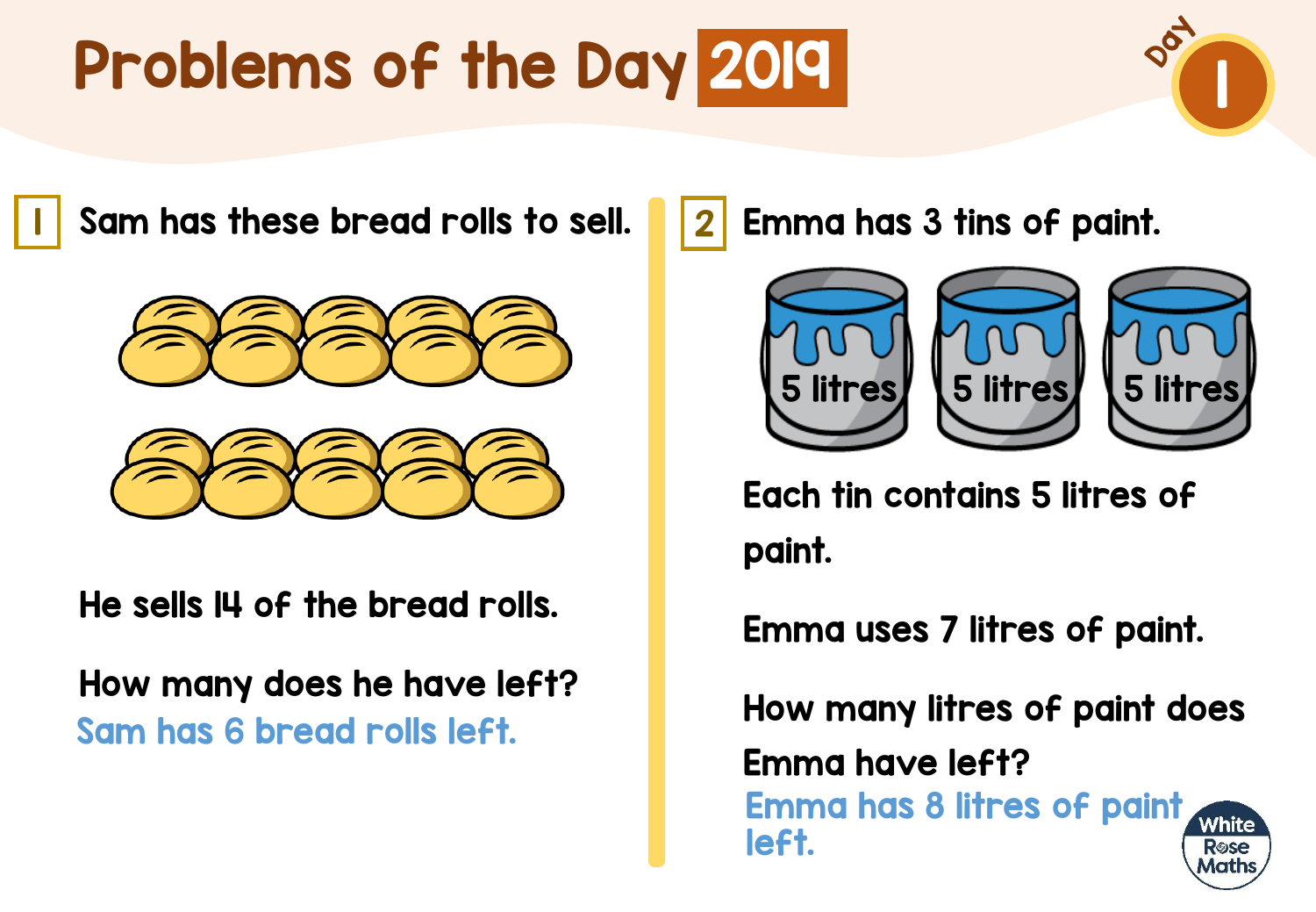

<mark>l</mark> Lily has 20 apples. The same of  $\vert 2 \vert$ 



She packs the apples into bags of 4

How many bags does she need? Lily needs 5 bags of apples.

Gemma has £20

She buys 2 of these magazines.



How much money does Gemma have left?

Gemma has £8 left.

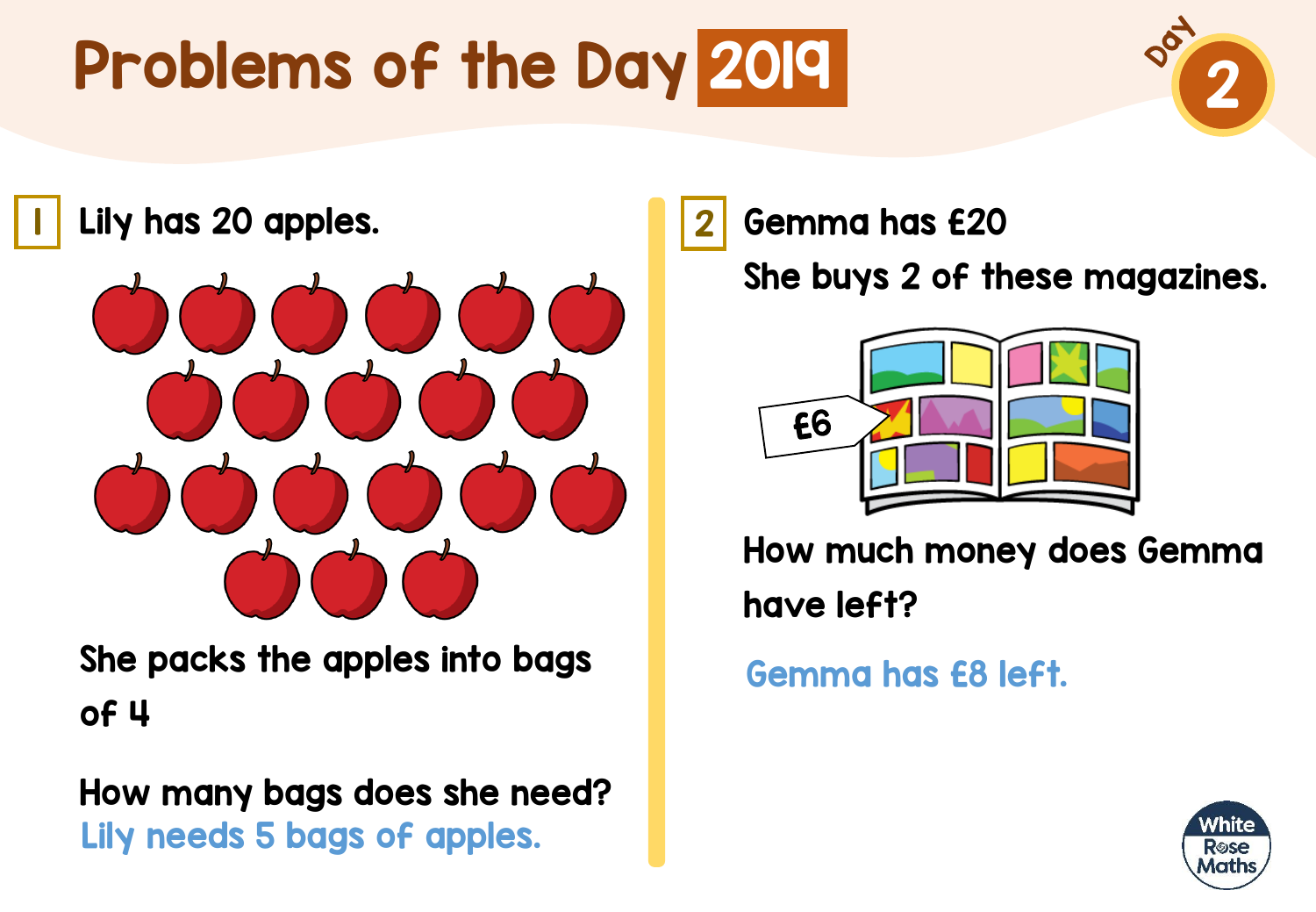

<mark>I</mark> Max has 4 number cards. The Research Research 12



He uses them to make 2 calculations.

$$
\boxed{24} + \boxed{45} = 70
$$
  

$$
\boxed{55} - \boxed{35} = 20
$$

Work out where the numbers should go.

Mr Jones shares these pens between 2 classes.



How many pens does each class get? Each class get 15 pens.

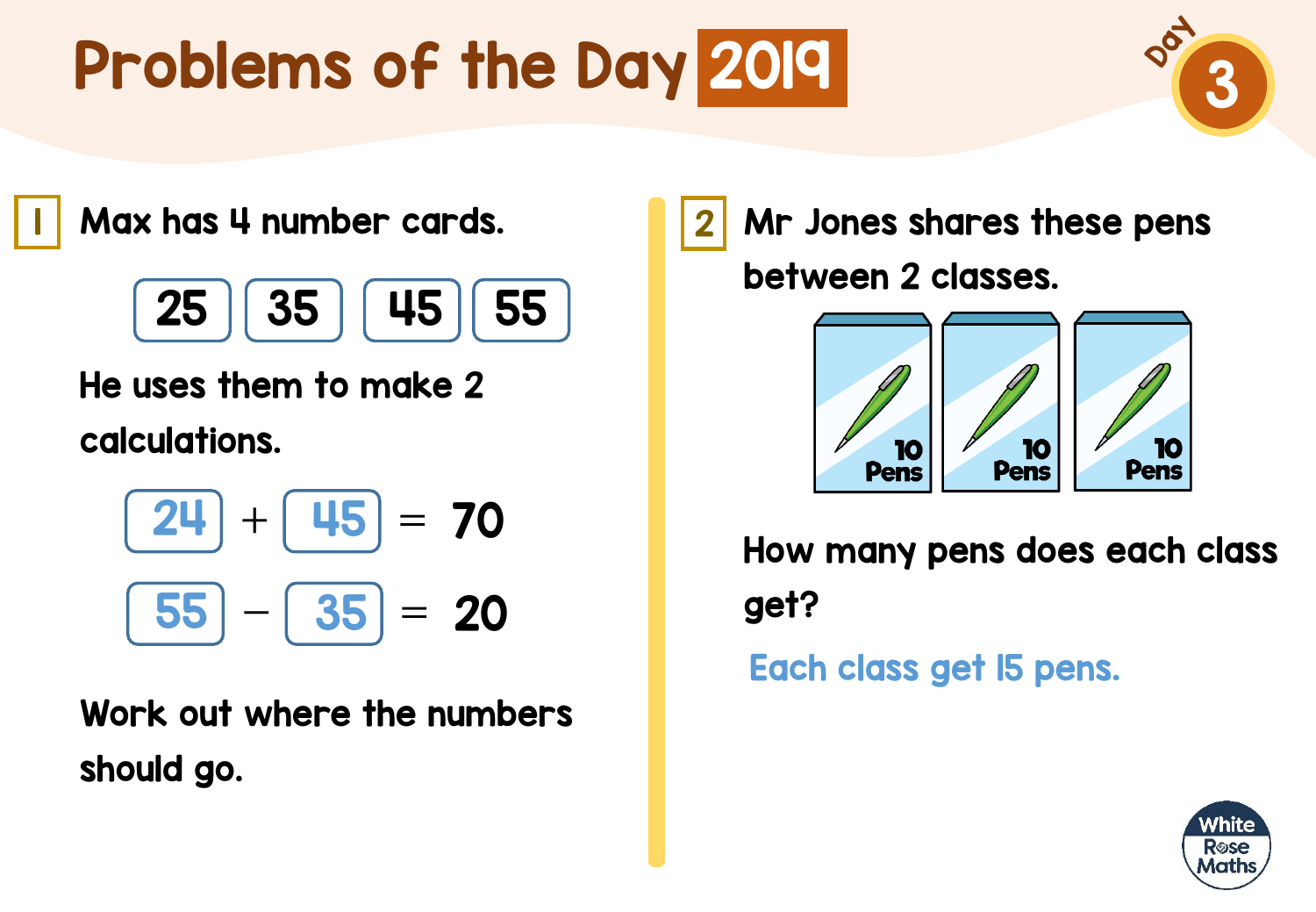

<mark>l</mark> Rosie has 42 sweets in total. <mark>1</mark>2



How many sweets are in the

bag?

There are 36 sweets in the bag.

Fred sells stamps.



On Monday he sold 25 stamps.

On Tuesday he sold 15 more stamps than he did on Monday.

How many stamps did he sell

altogether? Fred sold 65 stamps altogether.

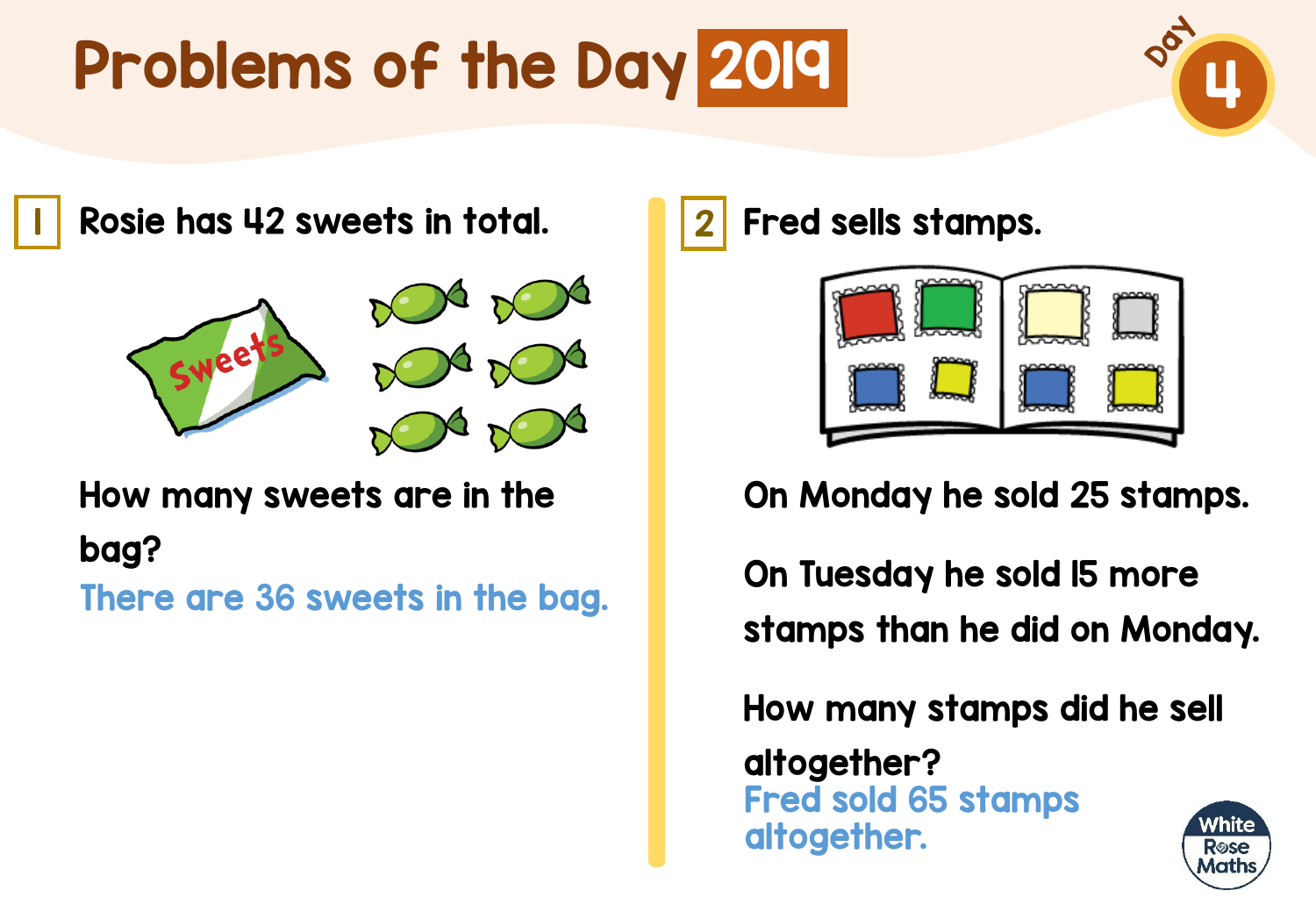

I Complete the cards **1996** 2

$$
\overline{\mathsf{IO}} + \overline{\mathsf{6}} \bigg \} \text{ is the } \,
$$

e same as **11 s** 



10  $+$  6  $\vert$  is the same as  $\vert$  9  $+$   $\vert$   $\vert$ 

15  $-$  3  $\,$  is the same as  $\,$  20  $\bf 8$ 



Two shirts cost £12



How much do 5 of the shirts cost? 5 of the shirts cost £30

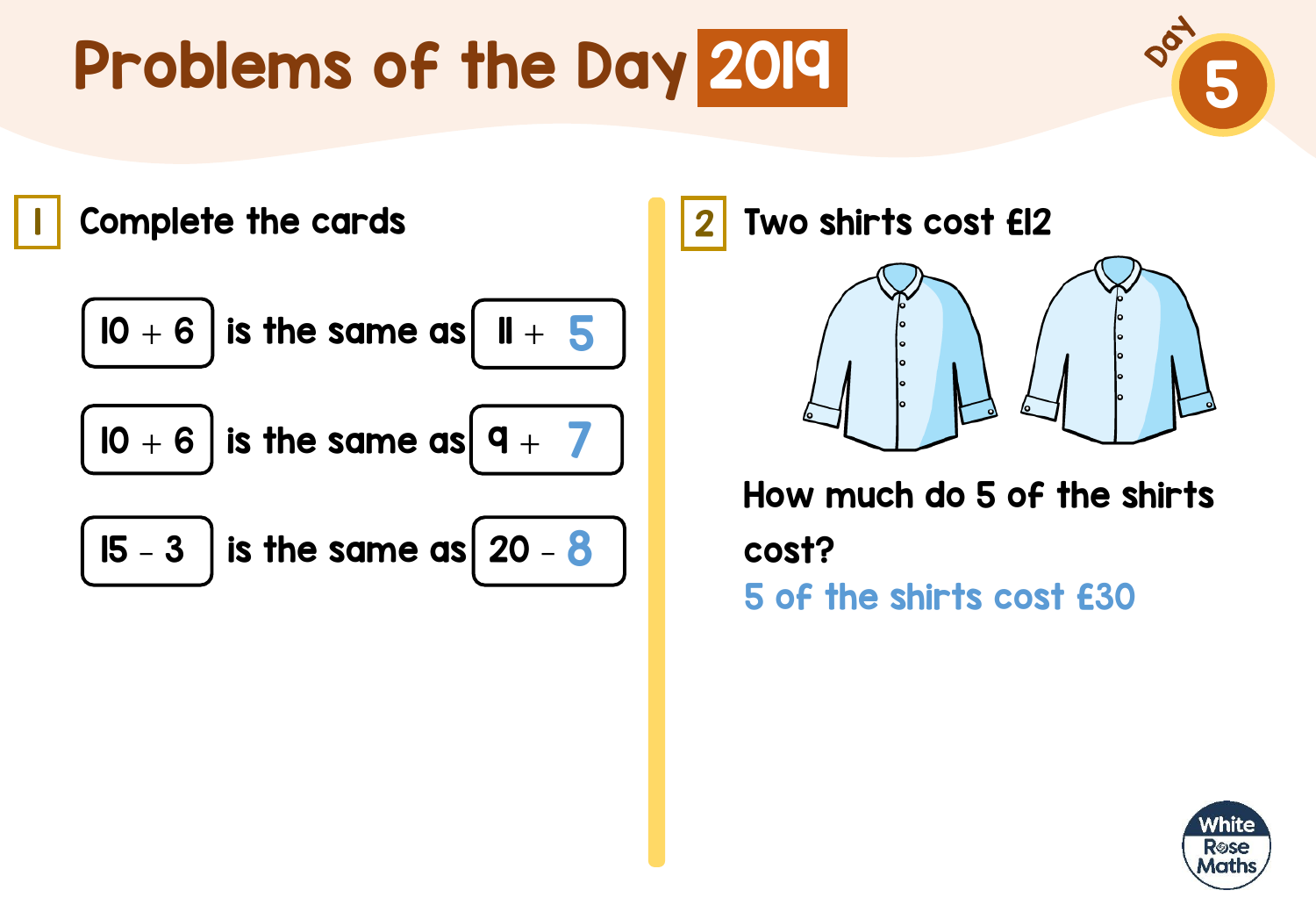

<mark>l</mark> Donna measures two toy bricks. 12



### Which brick is the longest?

How much longer is the brick? Brick A is the longest.

Brick A is 2 cm longer than brick B.

Here are some numbers.

$$
\begin{array}{|c|c|c|}\hline \textbf{18} & \textbf{23} & \textbf{37} & \textbf{45} \\ \hline \end{array}
$$

Max adds together two of the numbers.

His answer ends with a 5

What two numbers did Max add together?

Max added 18 and 37 together.

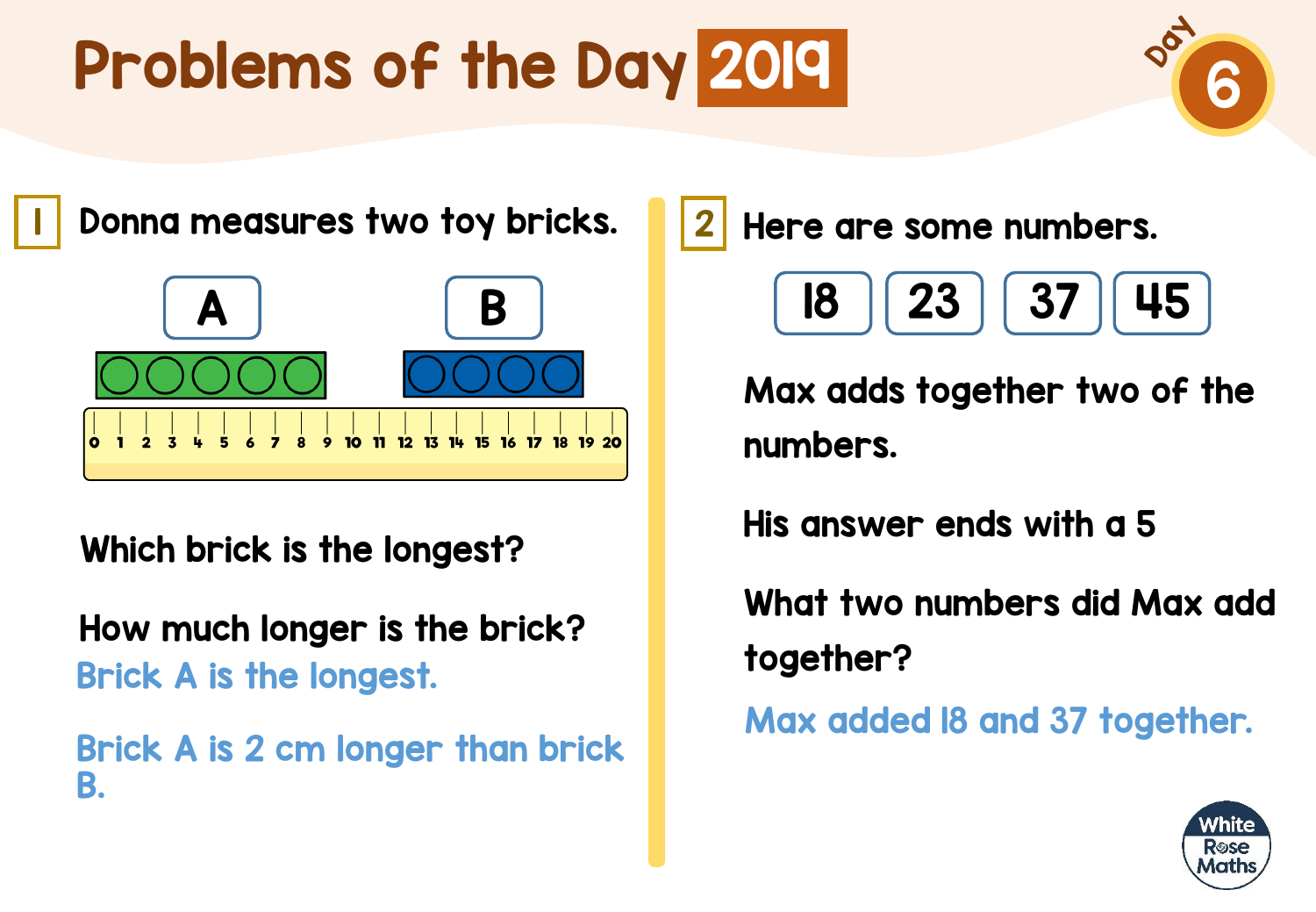7

 $\blacksquare$  There are some cookies in a jar.  $\blacksquare\hspace{-0.2cm}|\hspace{0.2cm}2$ 

- Lee eats 5 of the cookies.
- Lucy eats 3 of the cookies.
- There are 9 cookies left in the jar.

How many cookies were in the jar at the start?

There were 17 cookies in the jar at the start.

Amy has 32 pears.

She puts the pears into bags of 5



She needs 8 bags of pears.

How many more pears does she need?

Amy needs 8 more pears.

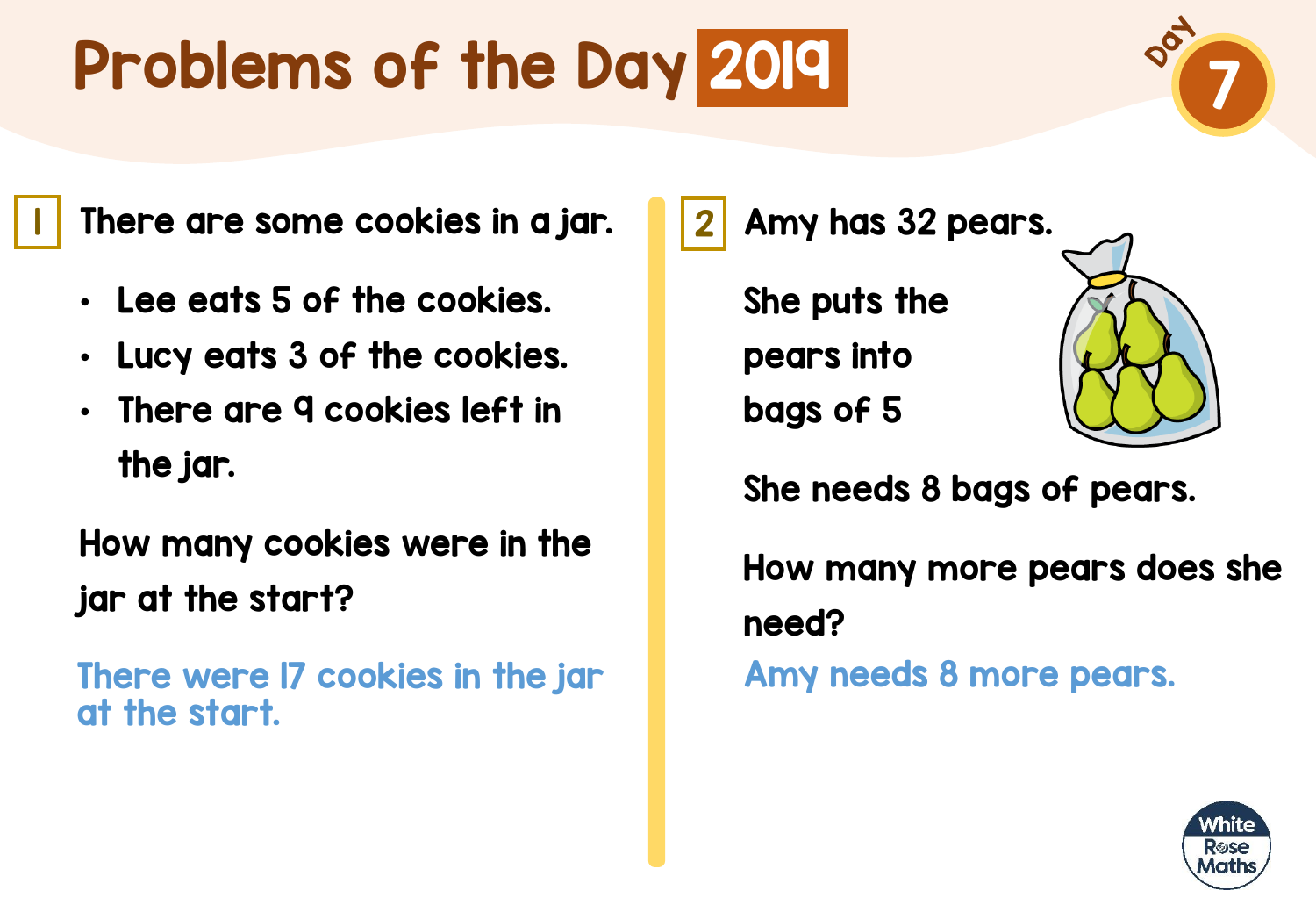**8** 

I Mo makes some squares and **1**2 triangles using lollipop sticks.



He makes 2 squares and 5 triangles.

How many sticks does he use?

Mo uses 23 sticks.

The chart shows the number of seashells found by 4 children. Child Number of shells found Dan Theo Ella Filip is 10 shells How many more shells did Ella collect than Theo? White **R**ose Ella collected 35 more shells.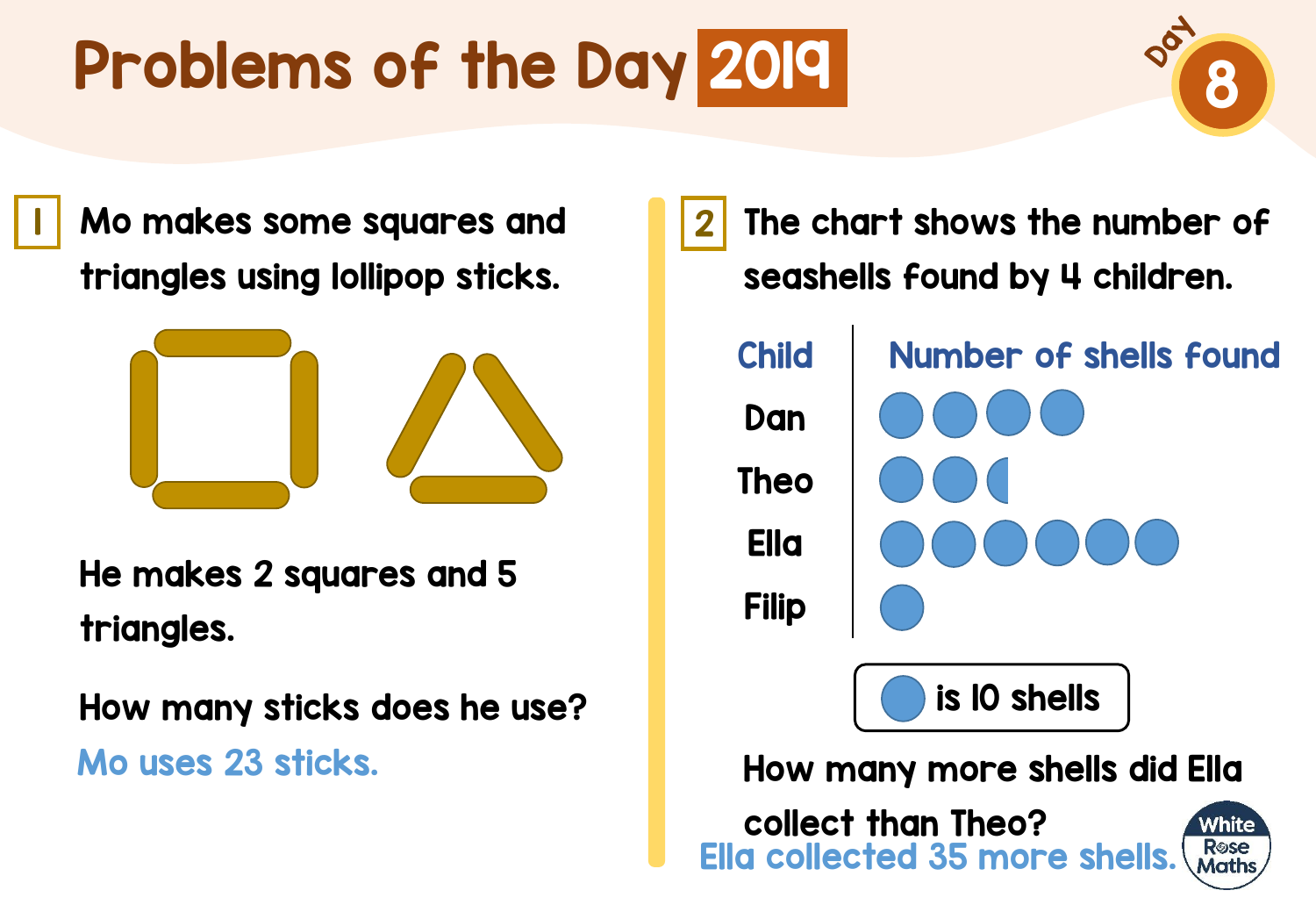

Uma writes down a number. 1 2

### 58

First she subtracts 2 from the number.

She then subtracts 2 tens from the number.

What is the sum of the digits in

the new number?

The sum of the digits of her new

Put the shaded bars in order of their lengths.



Start with the bar with the number is 9 B, B, D, C, A B, D, C, A B, D, C, A

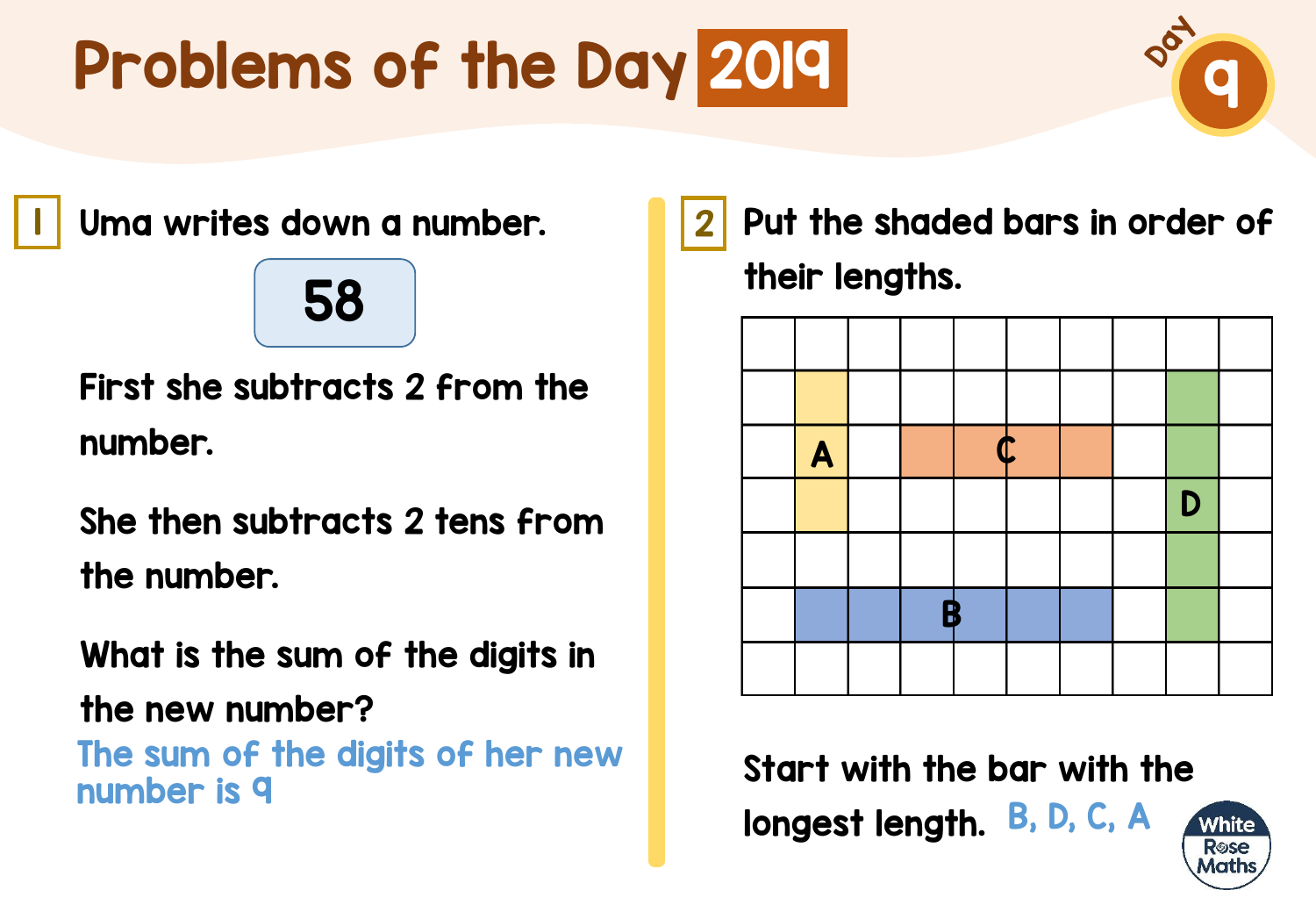



The mass of a  $\bigcirc$  is 5 kg





The mass of a cube is 10 kg.

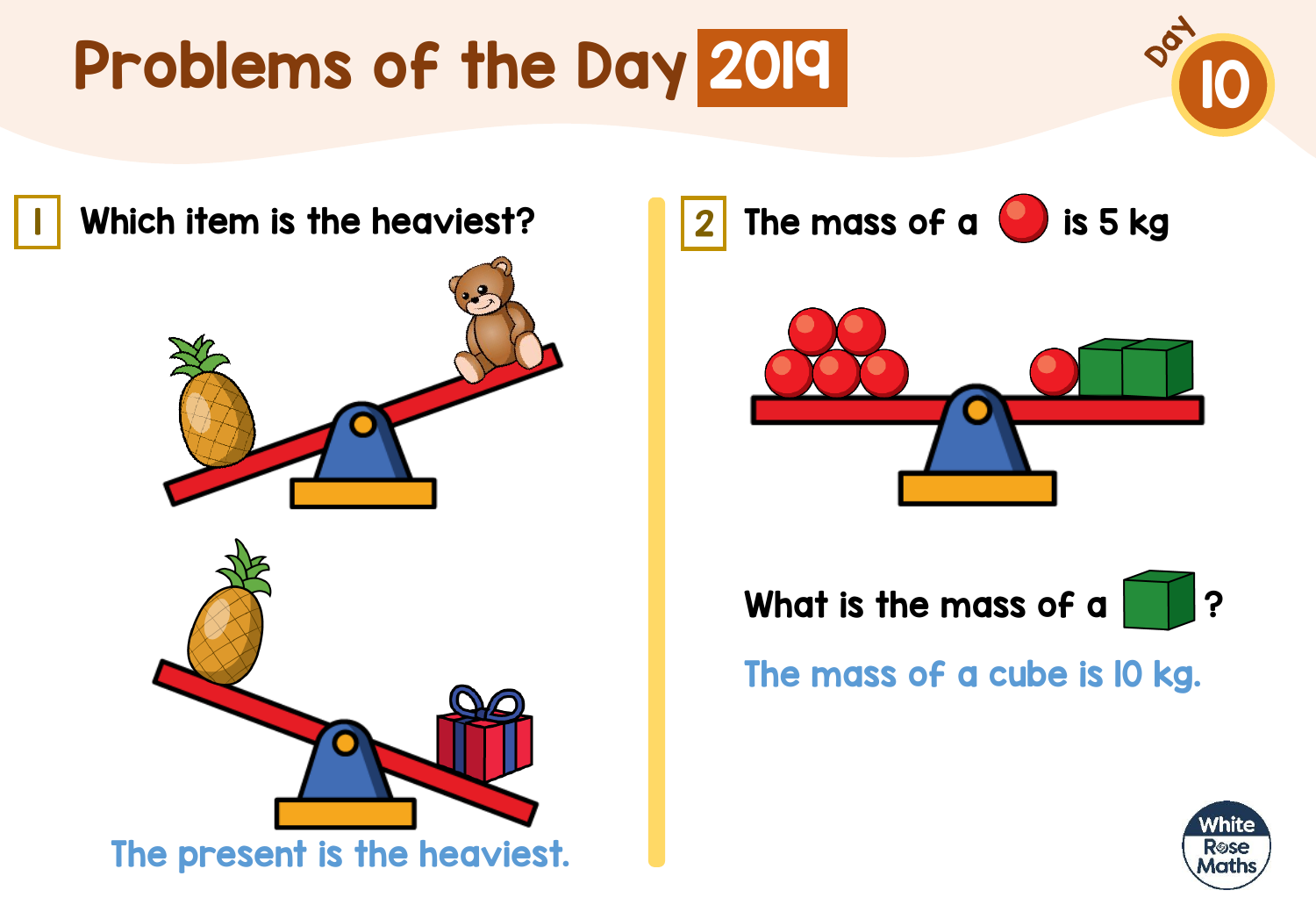I There are 26 children in a class. II 2

There are 17 girls in the class.

How many more girls than boys are in the class?

There are 8 more girls than boys in the class.

The tree is 18 metres shorter than the lighthouse.



What is the total height of the

tree and lighthouse? The total height is 66 m.

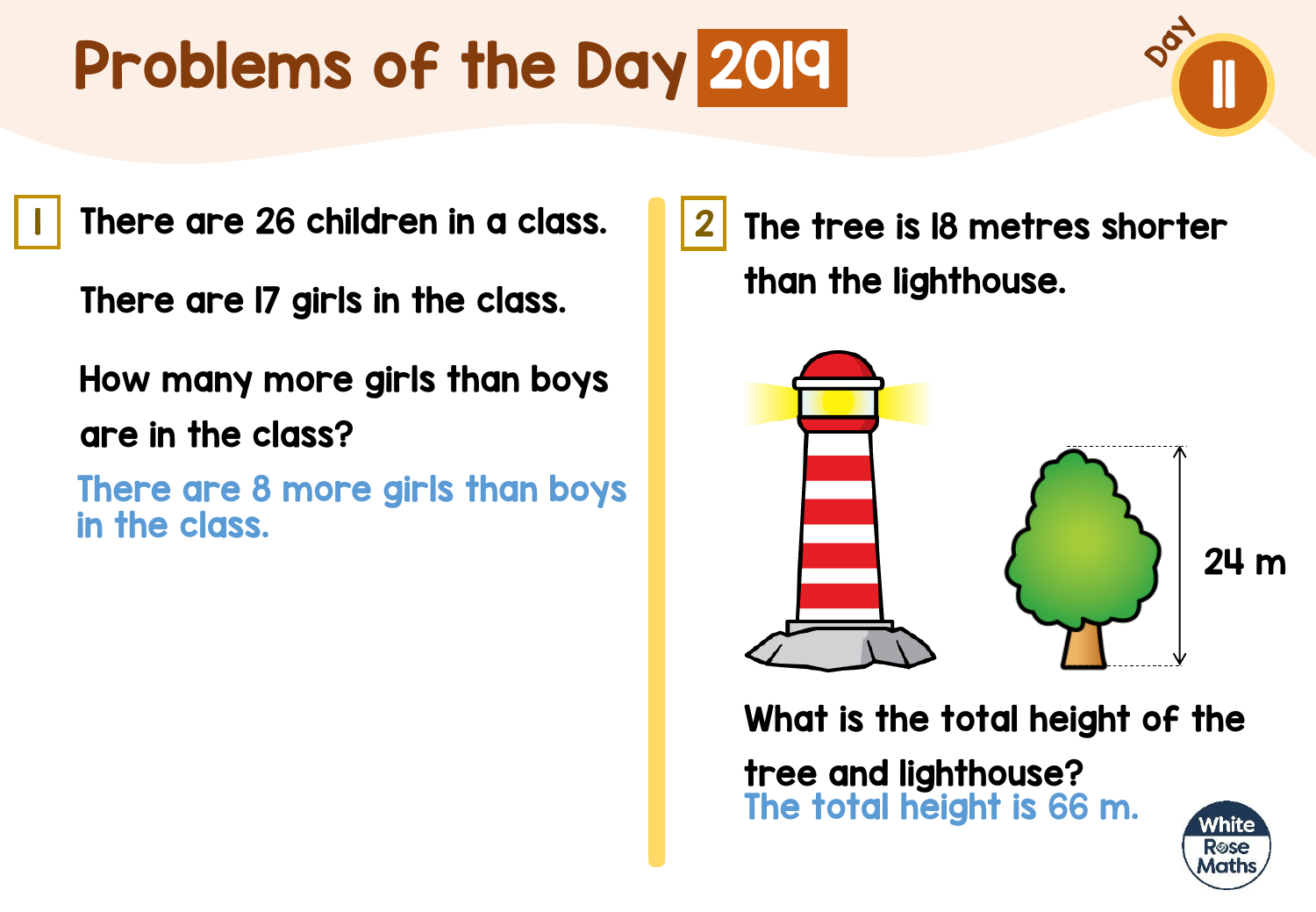



#### Work out the value of

 $\times$  (  $= 9$  $\bullet$  = 5  $\times$   $\bullet$  = 45 Work out the value of A.



#### Work out the value of B.

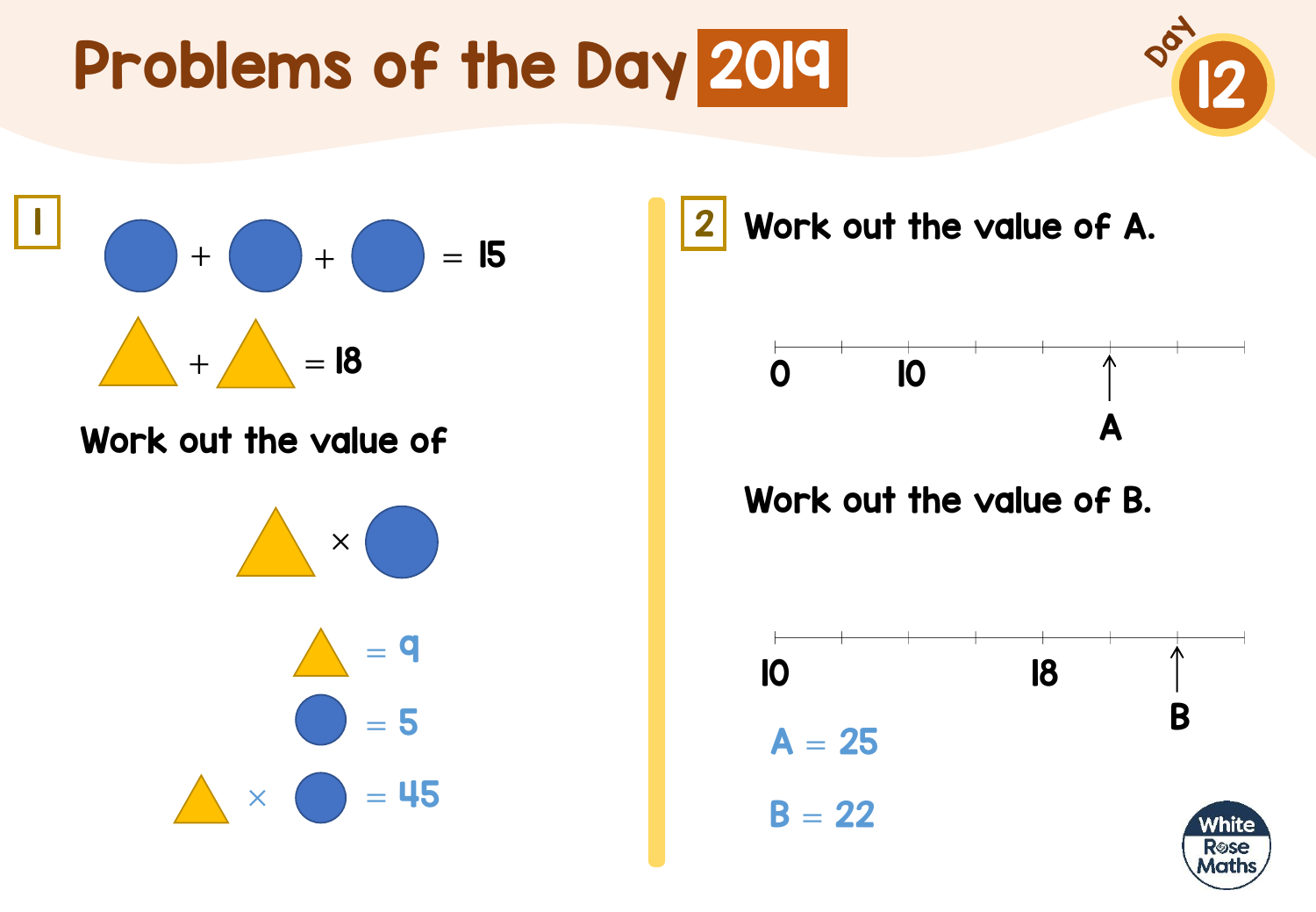

I A bucket holds 10 litres of water. 12

Maz pours two full buckets of water into an empty barrel.



The barrel is now half full.

How many litres of water can the barrel hold? The barrel can hold 40 litres of water.

Lily has two boxes of chocolates.



She eats 3 chocolates each day for 5 days.

How many chocolates are in the box after 5 days? There are 9 chocolates in the box after 5 days.Vhite Rose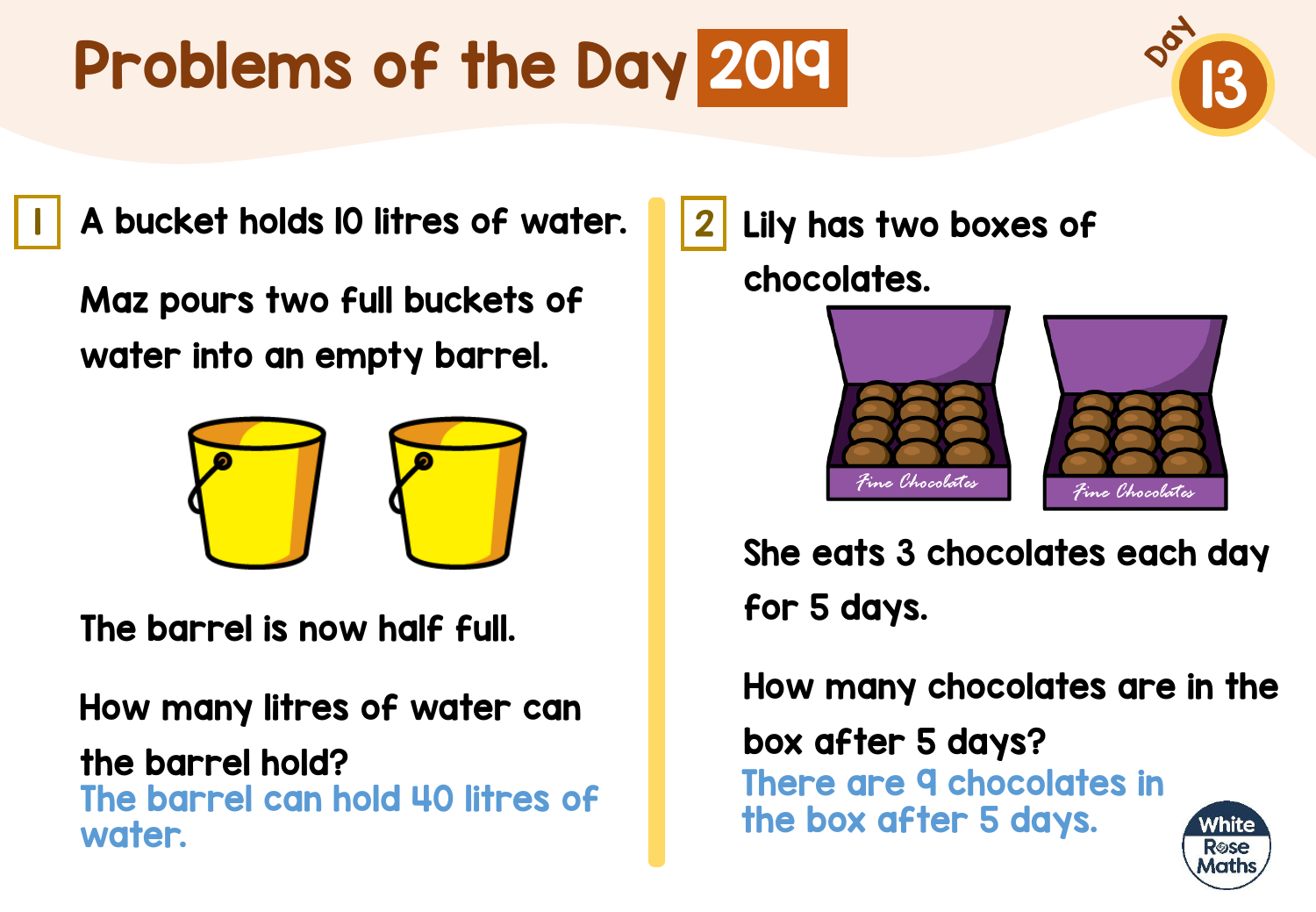

I Use the number cards to **12** 2 complete the addition.

$$
\begin{array}{|c|c|}\n\hline\n1 & 2 & 6 & 8 \\
\hline\n6 & 8 & 1 & 2 = 80\n\end{array}
$$

Now try and complete the multiplication.

$$
2 \times 8 = 06
$$

Tim has this coin.



He exchanges it for some 10p coins and some 5p coins. He gets these 10p coins.



How many 5p coins does he

get? Tim gets six 5p coins.

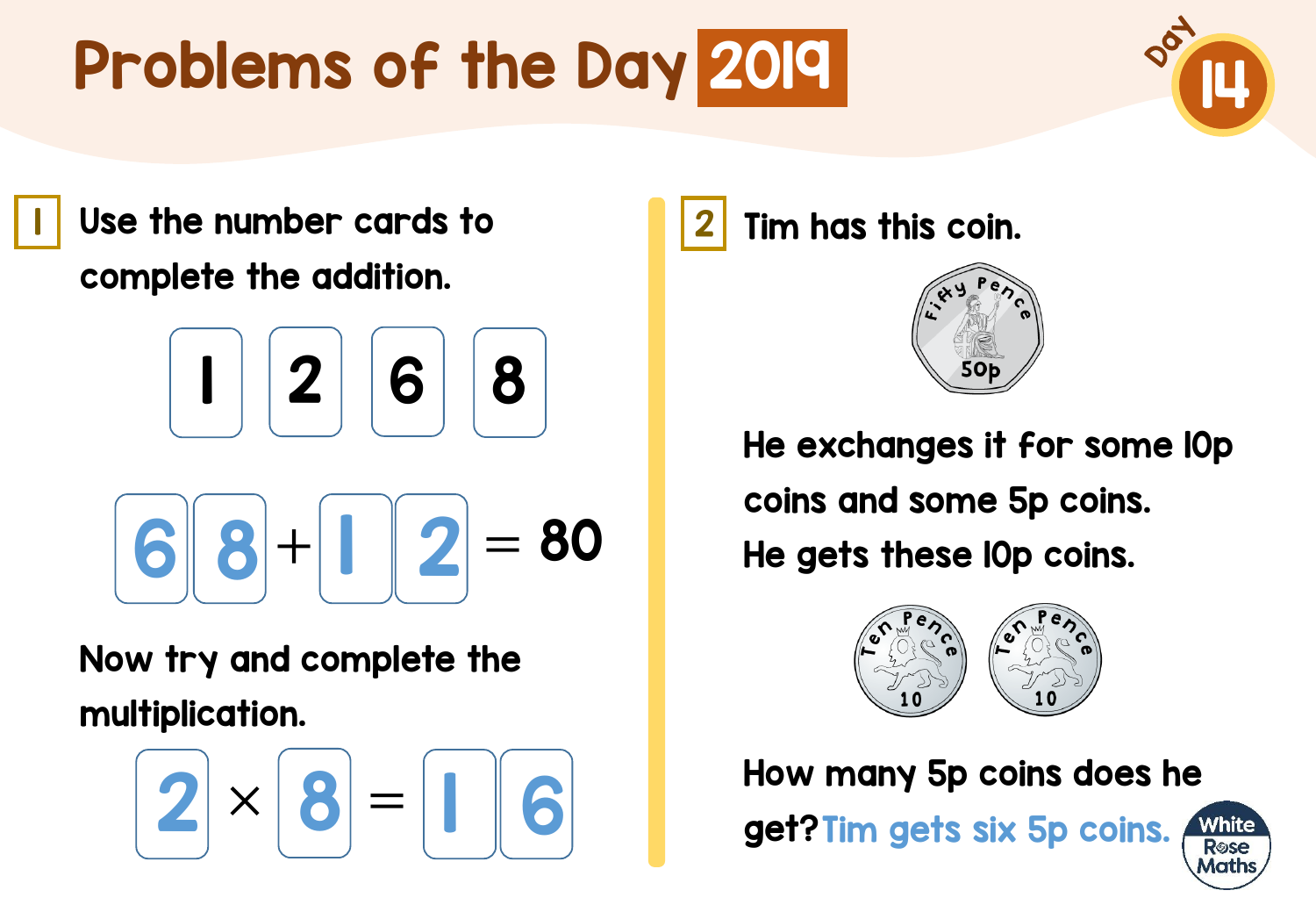

<mark>l</mark> Max and Holly each think of a **1**2 number.



The sum of their numbers is 50 Who is thinking of the greater number?

How much greater? Holly is thinking of the greater number. It is 8 greater.

Yasmin buys 4 books.



Each book costs £2

She pays with a £20 note.

How much change does she get?

Yasmin gets £12 change.

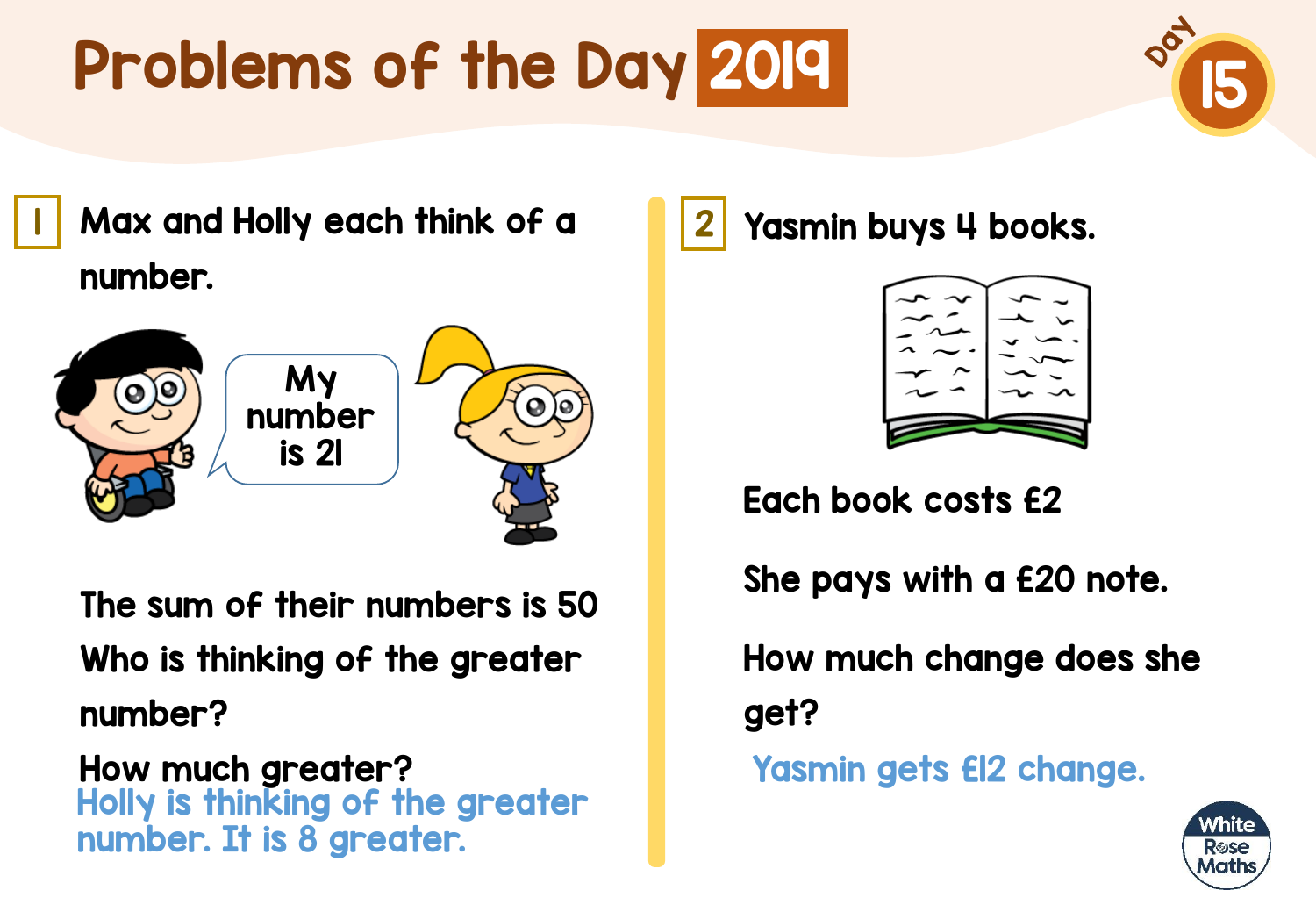

A bunch of 5 bananas cost £2 2



#### How much do 20 bananas cost?

20 bananas cost £8

**Complete** 

$$
qu - 3 tens = \boxed{64}
$$

$$
qq - 3 \text{ ones} = |q|
$$

$$
q\mu - 5 \underline{\underline{\hspace{1cm} \text{tens}}}\ = \mu\mu
$$

$$
q\mu - \boxed{4} \text{ ones} = q_0
$$

$$
q\mu - \boxed{|\mathbf{u}|} \text{ones} = 80
$$

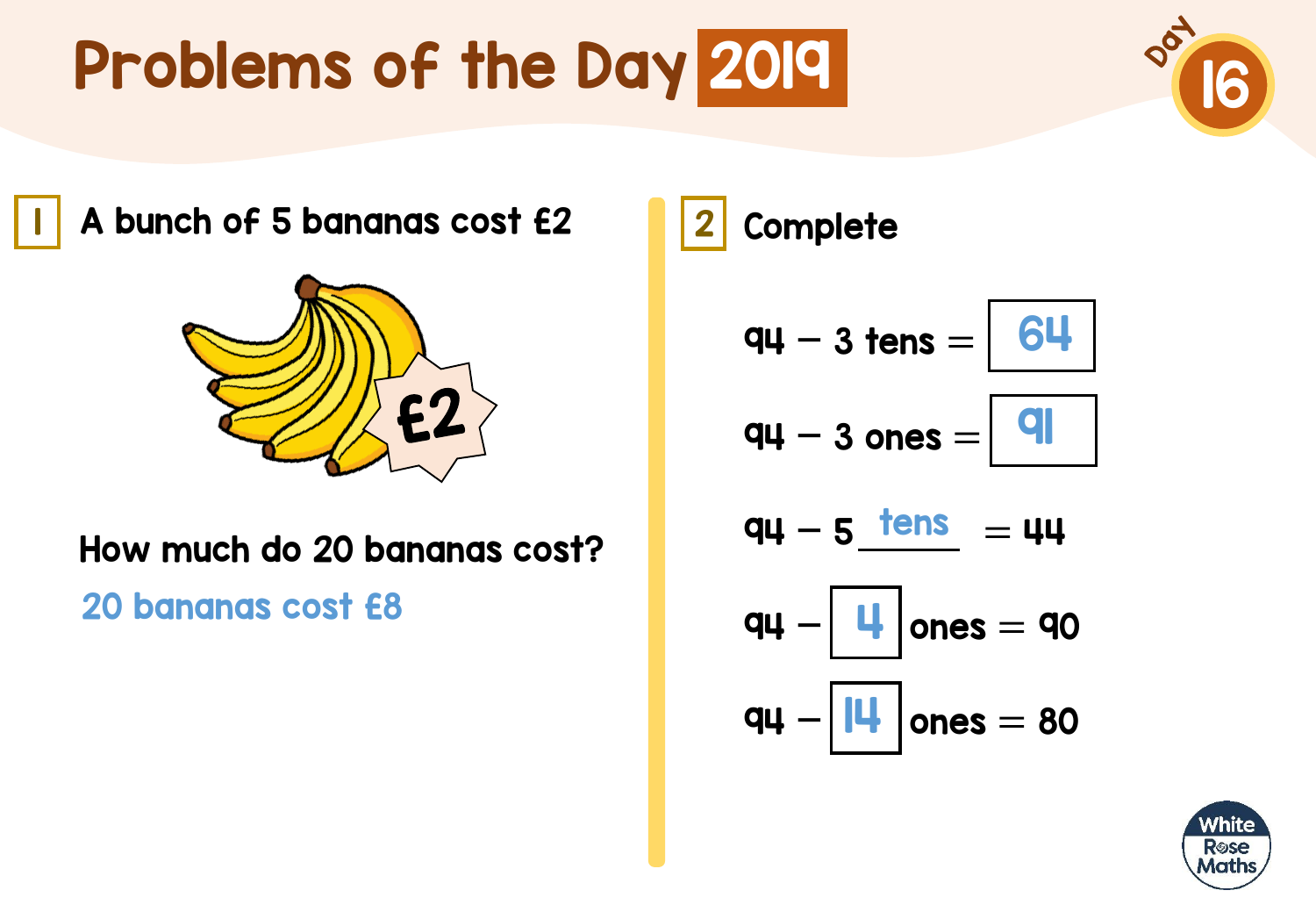Amy has 20 cubes. 1 2

She makes towers of 3 cubes.



She makes 6 towers.

How many cubes has she left? Amy has 2 cubes left.

A circle is divided into 8 equal parts.



Shade  $\frac{1}{2}$ 2 of the parts red. Shade  $\frac{1}{11}$ 4 of the remaining parts blue.

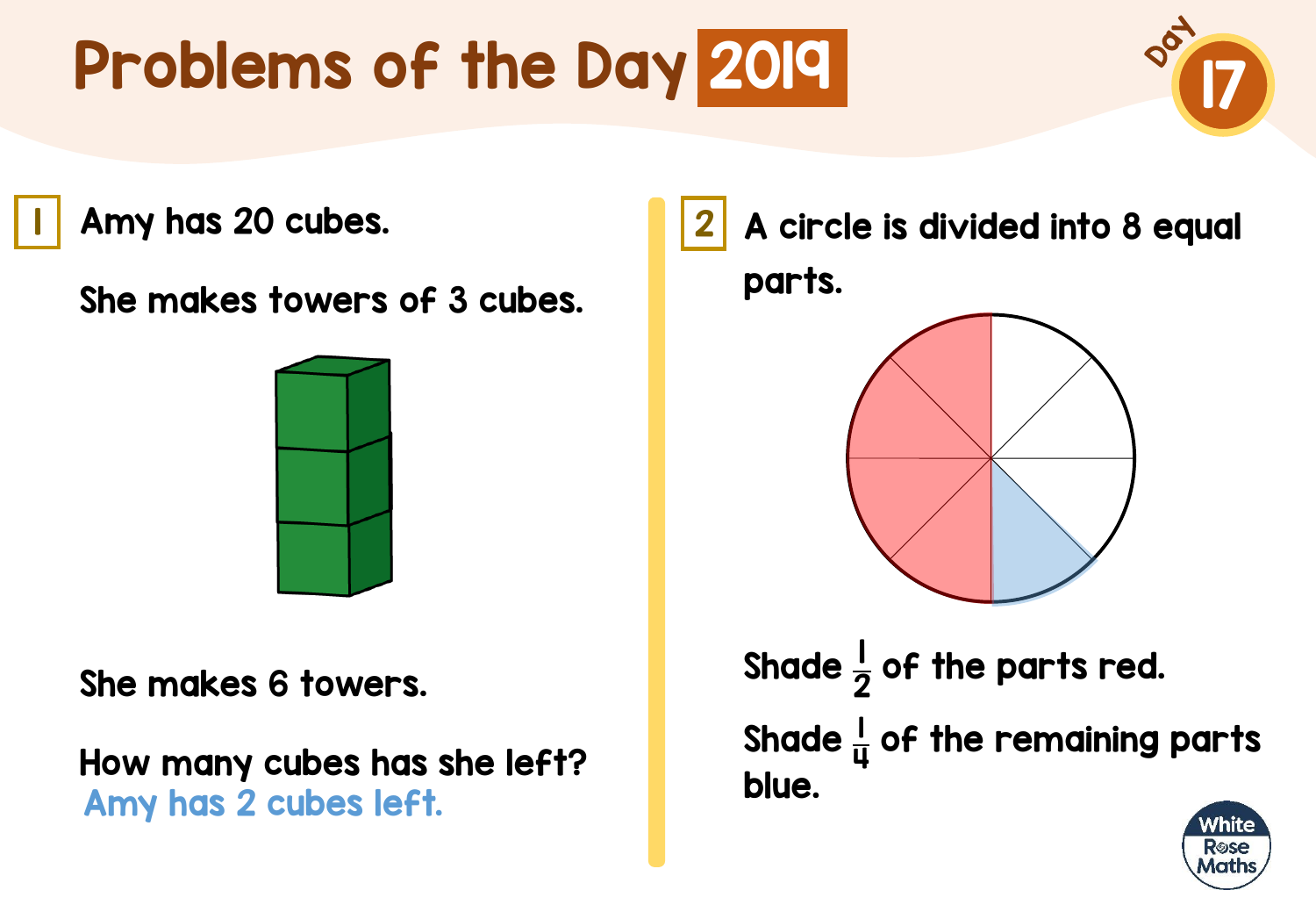

 $\blacksquare$  There are I2 people on a bus.  $\blacksquare$  2



- At the first stop 3 people get off the bus.
- At the second stop 5 people get off the bus and 8 people get on.

How many people are on the bus now? 12 people are on the bus now. The weight on the second



What is the mass of the weight

on the second scale?

scale weighs 20 kg.

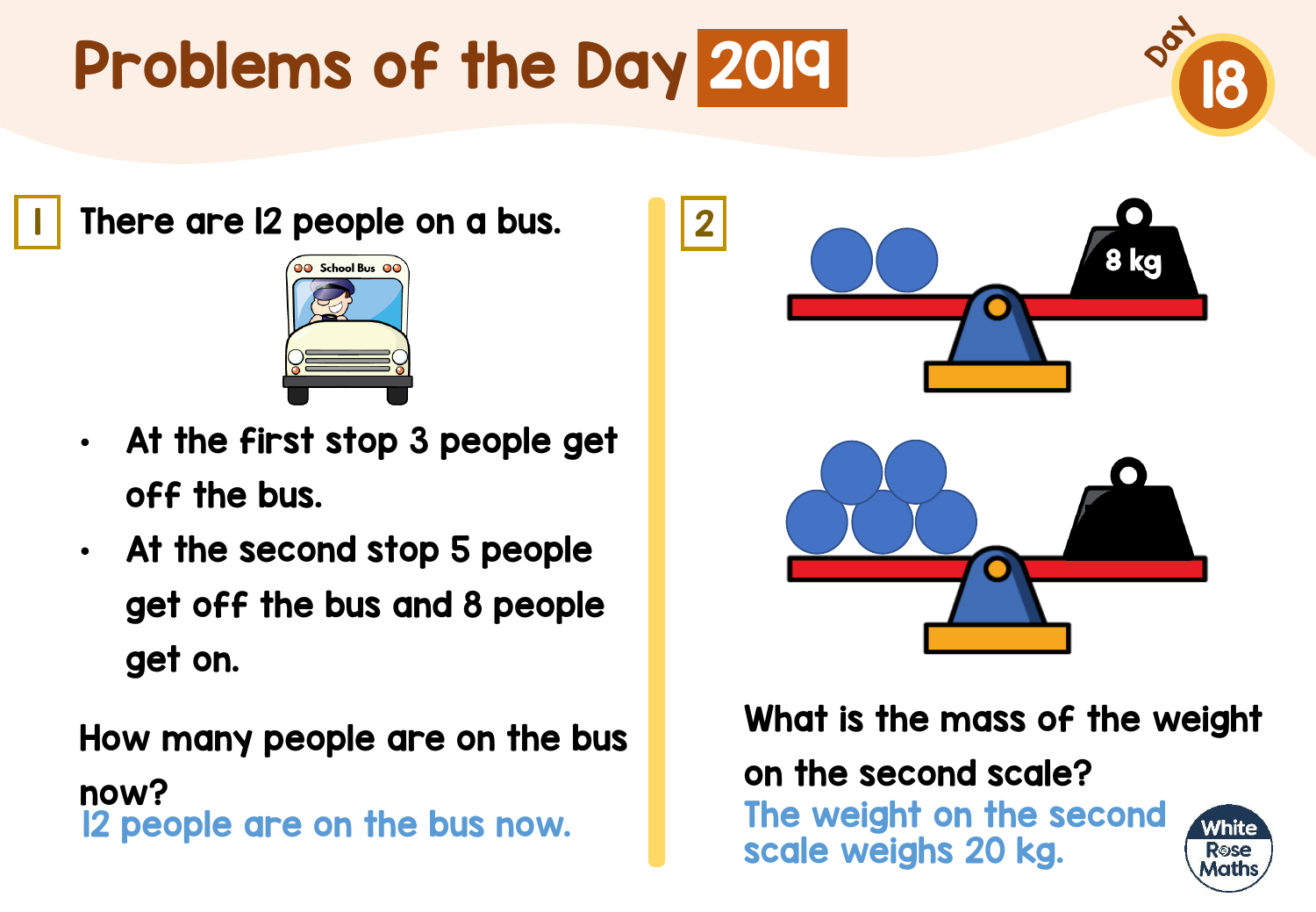

Work out the value of each 1 2 symbol.



$$
\bigcirc + \bigcirc = 20
$$







### is shared between 4 children.



How much does each child get?